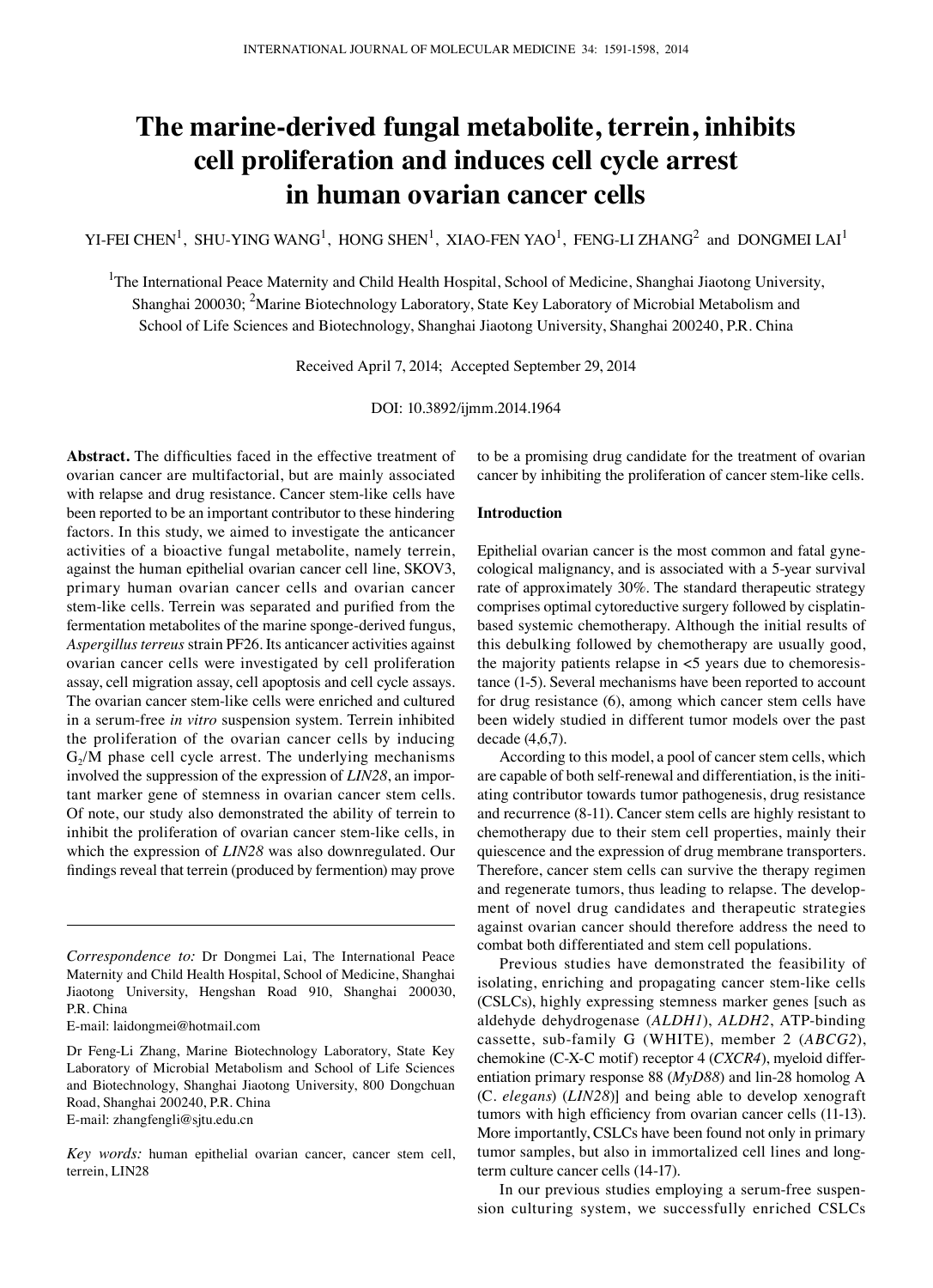from ovarian cancer cell lines *in vitro* (18-21). These CSLCs formed non-adherent spheroids and displayed remarkable stem cell properties, with higher drug resistance and tumorigenic efficiency than their differentiated counterparts. This system provides us with a valuable investigating system with which to screen novel drug candidates against human ovarian cancer cells (hOVCCs) and CSLCs.

In the present study, we aimed to investigate the anticancer effects of a bioactive fungal metabolite, namely terrein, against both hOVCCs and CSLCs. Terrein (4,5-dihydroxy-3-[(*E*)-1' propenyl]-2-cyclopenten-l-one,  $C_8H_{10}O_3$ ) was first isolated from *Aspergillus terreus* Thom in 1935 (22), and has since been tested in several applications across different fields, including the fields of medicine, cosmetology and agriculture (23-29). However, the biological function of terrein in targeting human diseases has not been extensively investigated. Studies have demonstrated the strong anti-proliferative effects of terrein on skin equivalents through the induction of  $G_2/M$  cell cycle arrest (27,30), suggesting its potential as a valuable candidate for treating hyper-proliferative skin diseases. However, the antitumor activity of terrein remains to be investigated.

In our previous studies, we successfully isolated the  $(+)$ -terrein from the fermentation broth of the marine sponge-derived fungus, *Aspergillus terreus* strain PF26, with high production efficiency and high quality (31,32). In the present study, we aimed to investigate the anticancer effects of terrein isolated in this manner on a human epithelial ovarian cancer model.

## **Materials and methods**

*Terrein preparation and cell culture.* Terrein was separated from the fermentation broth of *Aspergillus terreus* strain PF-26 (31,32), and subjected to identification and quantification by high-performance liquid chromatography (HPLC) as previously described (31). The human ovarian epithelial cancer cell line, SKOV3, was purchased from the Shanghai Cell Bank of the Chinese Academy of Sciences (Shanghai, China). Adherent SKOV3 cells were cultured in regular culture plates at 37˚C, in a humidified environment containing  $5\%$  CO<sub>2</sub> with the McCoy's 5A medium (Sigma-Aldrich, St. Louis, MO, USA), supplemented with 10% fetal bovine serum (FBS; HyClone, Logan, UT, USA), 100 units/ml penicillin and 100  $\mu$ g/ml streptomycin.

Primary human epithelial ovarian tumor cells were isolated from the tumors of 3 patients classified as stage III, grade 2-3 serous adenocarcinoma according to the International Federation of Gynecology and Obstetrics (FIGO) classification. The study was approved by the Institutional Review Board at Shanghai Jiaotong University (Shanghai, China). The cells were cultured in the McCoy's 5A medium (Sigma-Aldrich), supplemented with 10% fetal bovine serum (FBS; HyClone), 100 units/ml penicillin and 100  $\mu$ g/ml streptomycin. Cisplatin was purchased from Sigma-Aldrich, dissolved in DMSO and added to the culture medium where indicated.

*Enrichment of CSLCs.* Ovarian CSLCs were enriched as previously described (21). Upon reaching 80% confluence, the SKOV3 cells were dissociated by 0.25% Trypsin-EDTA (Life Technologies, Carlsbad, CA, USA) for 1-2 min at 37˚C. Single cells were suspended in DMEM/F12 medium supplemented with 10 ng/ml basic fibroblast growth factor (bFGF; Invitrogen, Carlsbad, CA, USA) and 10% knockout serum (Gibco, Grand Island, NY, USA) in low attachment plates. The medium was renewed every 2 days following centrifugation at 800 rpm for 5 min to remove the dead cell debris. After 7 days, spheroidshaped CSLCs were selected for further treatment or analysis.

*Cell viability assay.* 3-(4,5-Dimethylthiazol-2-yl)-2,5-diphenyl tetrazolium bromide (MTT) assay was employed to measure cell viability. Approximately  $1x10<sup>4</sup>$  cells were seeded per well in a 96-well plate and allowed to attach overnight. The culture medium was replaced with fresh medium containing terrein (or PBS as mock treatment). Following 48 or 72 h of treatment, cell viability was determined by MTT assay. The cells were incubated with 10  $\mu$ l MTT (5 mg/ml; Sigma-Aldrich) added to the medium for 4 h at 37˚C. The medium was then removed and the converted dye was solubilized with 150  $\mu$ l DMSO (dimethyl sulfoxide; Sigma-Aldrich). Absorbance at 490 nm was measured on a microplate reader (Bio-Rad, Hercules, CA, USA). Each assay was repeated in at least 6-wells and each experiment was independently repeated 3 times.

*Transwell assay.* The migratory ability of the cells was determined by Transwell assay as previously described (21). Briefly, the cells were seeded into the top chamber of 8.0  $\mu$ m Transwell invasion chambers (Corning Inc., Corning, NY, USA) in serum-free medium. Complete medium was added to the lower chambers. The cells were allowed to migrate for 24 h before being fixed in methanol and visualized by crystal violet staining. The cells which did not migrate to the lower chamber were removed by scraping. At least 3 random microscope fields of view were observed.

*Cell cycle analysis.* Cell cycle analysis was performed as previously described (21). The SKOV3 cells were seeded in 6-cm dishes at a density of  $3x10^5$  cells/dish and allowed to attach and proliferate for 24 h. After being treated with 15 mg/l terrein for 24 h, the cells were harvested by trypsin digestion, before being washed with PBS and fixed with 70% cold-ethanol for 24 h at -20˚C. The cells were treated with RNase A for 30 min at 37˚C, and then stained with propidium iodide (PI) for 30 min at 4˚C. The cells were analyzed using a Cytomics™ FC500 flow cytometer (Beckman Coulter, Brea, CA, USA). Data were analyzed using Beckman Coulter CXP software.

*Analysis of cell apoptosis.* Following incubation with or without 15 mg/l terrein for 48 h, the SKOV3 cells were harvested and analyzed as previously described (33). Cell apoptosis assay was performed using the Annexin V-FITC Apoptosis Detection kit (Nanjing KeyGen Biotech Co., Ltd., Nanjing, China) according to the manufacturer's instructions. The cells were analyzed using a Cytomics FC500 flow cytometer (Beckman Coulter).

*Western blot analysis.* The cells were washed in cold PBS, and lysed in lysis buffer [50 mM Tris (pH 7.4), 150 mM NaCl, 1% Triton X-100, 1% sodium deoxycholate, 0.1% SDS, 1 mM phenylmethylsulfonyl fluoride,  $20 \mu g/ml$  aprotinin and  $25 \mu g/ml$ leupeptin] for 30 min on ice. Protein was quantified by a standard BCA assay (Pierce Biotechnology, Rockford, IL, USA). Total protein (50  $\mu$ g) was loaded, separated by SDS-PAGE gel, transferred onto PVDF membranes and incubated with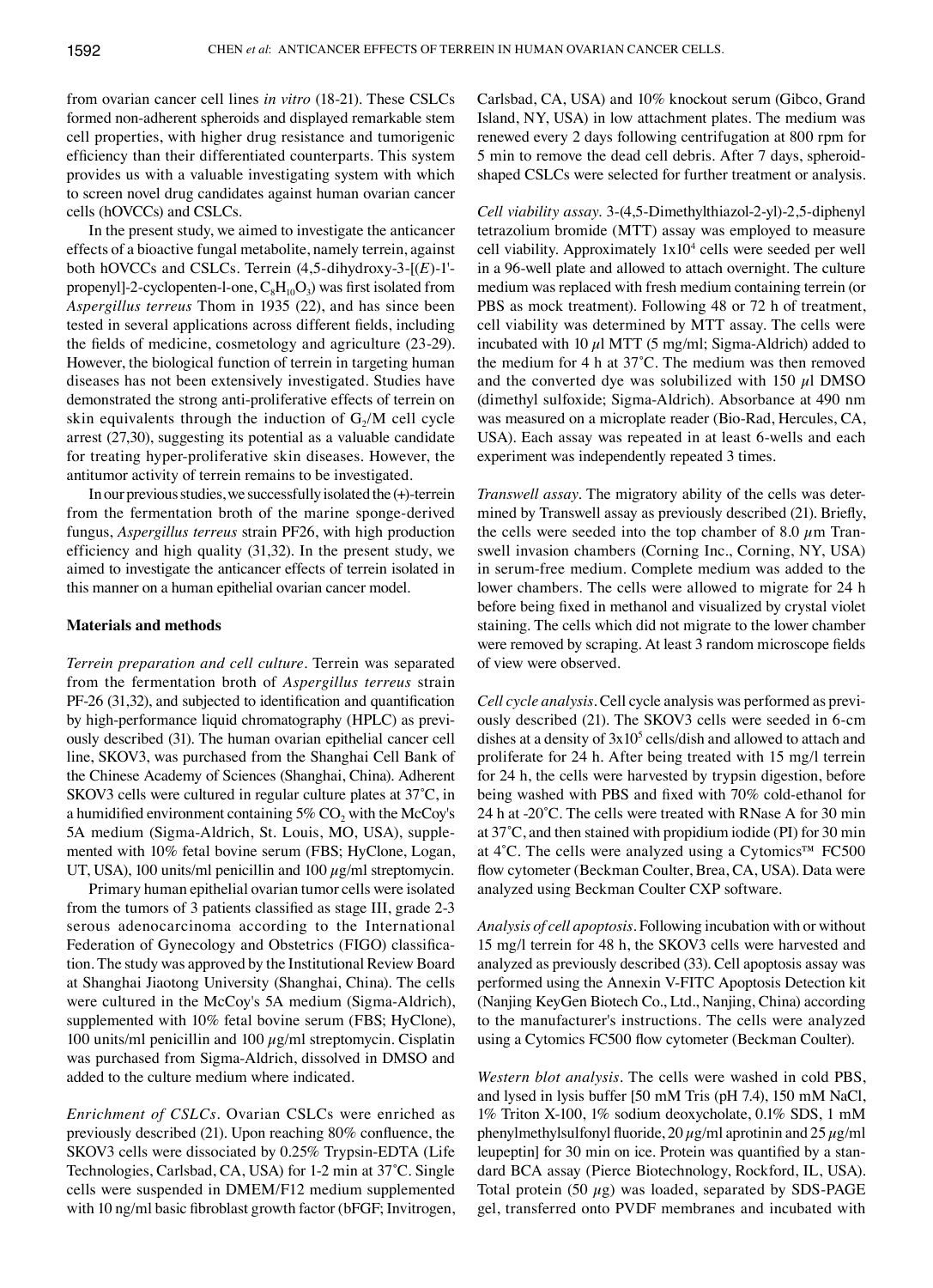specific antibodies overnight at 4˚C. The antibodies used in the present study were rabbit monoclonal antibodies against LIN28 (1:50,000; Epitomics, Burlingame, CA, USA), against Cdc2 (1:10,000; Epitomics), against cyclin B1 (1:5000; Epitomics) and rabbit polyclonal antibodies against GAPDH (1:2,000; HangZhou HuaAn Biotechnology Co., Ltd, Hangzhou, China). This was followed by incubation with HRP (horseradish peroxidase)-conjugated anti-rabbit IgG secondary antibodies (1:1,000; Beyotime Institute of Biotechnology, Shanghai, China) for 1 h at room temperature. Immunoblot signals were visualized using SuperSignal West Pico Chemiluminescent Substrate (Pierce Biotechnology).

*Quantitative PCR.* RNA extraction and quantitative PCR were performed as previously described (33). The cells were harvested after being rinsed with PBS; RNA was extracted using TRIzol reagent (Life Technologies) according to the manufacturer's instructions. DNase I (Fermentas, Hanover, MD, USA) was used to exclude genomic DNA contamination. cDNA was synthesized with random primers by a ReverTra Aca-α kit (Toyobo Co., Ltd., Osaka,. Japan). The expression of *ALDH1*, *ALDH2*, *ABCG2*, *CXCR4* and *MyD88* was evaluated by quantitative PCR. Quantitative PCR was performed with SYBR-Green real-time PCR Master Mix Plus (Toyobo) using Mastercycler ep realplex (Eppendorf, Hamburg, Germany). The primers used in the present study are listed in Table I.

## **Results**

*Anti-proliferative effects of terrein on human epithelial ovarian cancer cells.* We extracted and purified terrein from the fermentation broth of the marine sponge-derived fungus, *Aspergillus terreus* strain PF26, with high production efficiency and high quality as previously described (31,32). The structure of terrein is illustrated in Fig. 1A. To determine whether terrein exerts anticancer effects against human epithelial ovarian cancer, we first evaluated its anti-proliferative effects on a cisplatin-resistant human epithelial ovarian cancer cell line (SKOV3).

As shown in Fig. 1B, cisplatin, used as a clinical reference, displayed moderate anticancer activity against the SKOV3 cells. By contrast, treatment with terrein led to a more effective suppression of cell proliferation: following 48 h of incubation with 15 mg/l terrein, only ~50 viable SKOV3 cells remained. This suggests that terrein effectively inhibits the proliferation of immortalized ovarian cancer cells.

To investigate the effects of terrein on cell migration, we performed a Transwell migration assay and compared the migration of the cells treated either with PBS (mock treatment) or incubated with terrein for 24 h. After 24 h, the number of cells that had migrated to the bottom of the wells was significantly reduced following treatment with terrein (Fig. 1C), indicating that terrein attenuated the migration of SKOV3 cells. These data indicate that terrein exerts anticancer effects on ovarian cancer cells (SKOV3).

*Terrein induces*  $G_2/M$  *phase cell cycle arrest.* To better characterize the anticancer activity of terrein and investigate the mechanisms underlying its anti-proliferative effects, we examined its effects on apoptosis and the cell cycle. We used SKOV3 cells, which were harvested after 48 h of incubation with

Table I. Primers used for quantitative PCR.

| CGGCGACGACCCATTCGAAC<br>$18s$ rRNA-F<br>GAATCGAACCCTGATTCCCCGTC<br>$18s$ rRNA-R<br>AGTGGCCTGGATAGGGAAGT<br><i>LIN28-F</i><br>CTTGGCTCCATGAATCTGGT<br>$LIN28-R$<br>TGTTAGCTGATGCCGACTTG<br><i>ALDHI-F</i><br>TTCTTAGCCCGCTCAACACT<br>$ALDHI-R$<br>TTCAACCAGGGCCAGTGCTGCTGT<br>$ALDH2-F$<br>CCCCTCTTGCTTCCCCGTGTTGAT<br>$ALDH2-R$<br>TGAGCCTTTGGTTAAGACCG<br>ABCG2-F<br>TGGTGTTTCCTTGTGACACTG<br>$ABCG2-R$<br>GGTGGTCTATGTTGGCGTCT<br>CXCR4-F<br>TGGAGTGTGACAGCTTGGAG<br>CXCR4-R<br>GCACATGGGCACATACAGAC<br><i>MyD88-F</i><br>TAGCTGTTCCTGGGAGCTGT<br>MvD88-R | Primer | Sequence $(5\rightarrow 3')$ |
|-------------------------------------------------------------------------------------------------------------------------------------------------------------------------------------------------------------------------------------------------------------------------------------------------------------------------------------------------------------------------------------------------------------------------------------------------------------------------------------------------------------------------------------------------------------|--------|------------------------------|
|                                                                                                                                                                                                                                                                                                                                                                                                                                                                                                                                                             |        |                              |
|                                                                                                                                                                                                                                                                                                                                                                                                                                                                                                                                                             |        |                              |
|                                                                                                                                                                                                                                                                                                                                                                                                                                                                                                                                                             |        |                              |
|                                                                                                                                                                                                                                                                                                                                                                                                                                                                                                                                                             |        |                              |
|                                                                                                                                                                                                                                                                                                                                                                                                                                                                                                                                                             |        |                              |
|                                                                                                                                                                                                                                                                                                                                                                                                                                                                                                                                                             |        |                              |
|                                                                                                                                                                                                                                                                                                                                                                                                                                                                                                                                                             |        |                              |

F, forward, R, reverse.

15 mg/l terrein. Flow cytometric analysis was performed using Annexin V-FITC to label the apoptotic cells and PI to stain the necrotic cells. As shown in Fig. 2A, terrein moderately induced cell apoptosis: the percentage of early apoptotic cells increased from 0.99 to 3.02% [indicated by Annexin V-FITC(+)/PI(-) labeling], and the late apoptotic percentage slightly increased from 2.19 to 3.71% [indicated by Annexin V-FITC(+)/PI(+) labeling].

We then analyzed the cell cycle distribution by staining the cells with PI. As illustrated in Fig. 2B, 24 h of treatment with 15 mg/l terrein led to a significant increase (from ~18.14) to  $\sim$ 58.81%) in the number of SKOV3 cells at the G<sub>2</sub>/M phase of the cell cycle. To better understand the ability of terrein to induce cell cycle arrest, we examined the expression of cyclin B1 and Cdc2, both of which play essential roles in the control of the cell cycle at the  $G_2/M$  phase (34,35). Protein detection by western blot analysis revealed a notable depletion in the levels of both cyclin B1 and Cdc2 (Fig. 2C), suggesting that terrein modified the expression of the cell cycle regulators and consequently induced cell cycle arrest.

*Terrein suppresses the expression of LIN28 in ovarian cancer cells.* The RNA-binding protein, LIN28, has been reported to bind to and promote the translation of certain mRNAs encoding cell cycle regulators, including cyclin B1 (36-40), and thereby coordinates the cell cycle at multiple checkpoints. More importantly, LIN28 has been shown to contribute towards the malignancy of ovarian cancer and is thus believed to be a potential target for ovarian cancer therapy (41,42). It also should be noted that LIN28 is used to define stemness in several tissue lineages and, when highly expressed, is associated with the stemness properties of ovarian cancer stem cells (43-45).

To gain insight into the anticancer mechanisms of terrein, we investigated whether it affects the expression of LIN28 in SKOV3 cells. Firstly, we assessed *LIN28* expression at the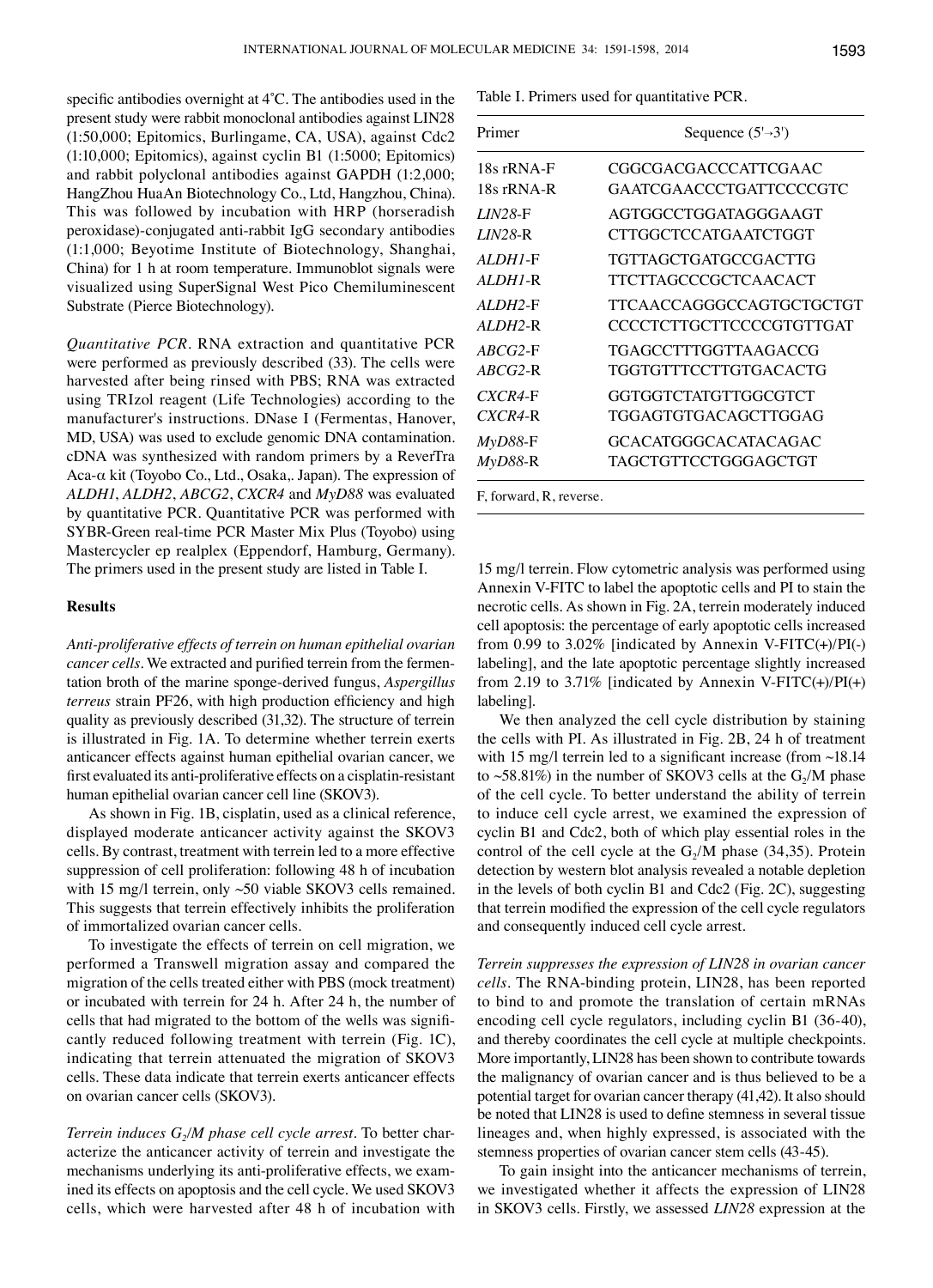

Figure 1. Terrein inhibits the proliferation and migration of human epithelial ovarian cancer cells (SKOV3). (A) Structure of terrein. (B) Cell viability was determined by MTT assay. Cells were incubated with 10 or 15 mg/l terrein or cisplatin for 48 h prior to analysis. An equal amount of PBS or DMSO was used as the mock treatment. Each experiment was performed in triplicate, and data are presented as the means ± standard deviation (SD) (\*\*P<0.01; \* P<0.05). (C) Migratory ability of SKOV3 cells was determined by Transwell assay. Cells were treated with PBS (mock) or terrein for 24 h prior to Transwell assay. Cells, which migrated through the membrane, were visualized by crystal violet staining. Images illustrate representative results. Scale bar, 200  $\mu$ m.



Figure 2. Effects of terrein on apoptosis and cell cycle in SKOV3 cells. (A) Apoptotic cells were detected by flow cytometric analysis. Annexin V-FITC(+)/PI(-) staining indicated the early apoptotic cells, while Annexin V-FITC(+)/PI(+) labeled the late apoptotic cells. Numbers indicate the percentage cells in each phase. 'Mock' represents the PBS-treated cells. Three independent experiments were performed, and similar results were obtained. Flow cytometry charts represent 1 of 3 independent experiments. (B) Propidium iodide (PI) was used to stain cellular DNA and flow cytometry was performed to analyze cell cycle contribution. 'Mock' represents the PBS-treated cells. Three independent assays were performed, and numbers indicate the means ± SD percentage of cells at the G<sub>2</sub>/M stage. (C) Western blot analysis was performed to detect cyclin B1 and Cdc2 expression in SKOV3 cells. 'Mock' signifies cells treated with PBS, and 'Terrein' signifies cells treated with 15 mg/l terrein for 48 h. GAPDH was applied as reference.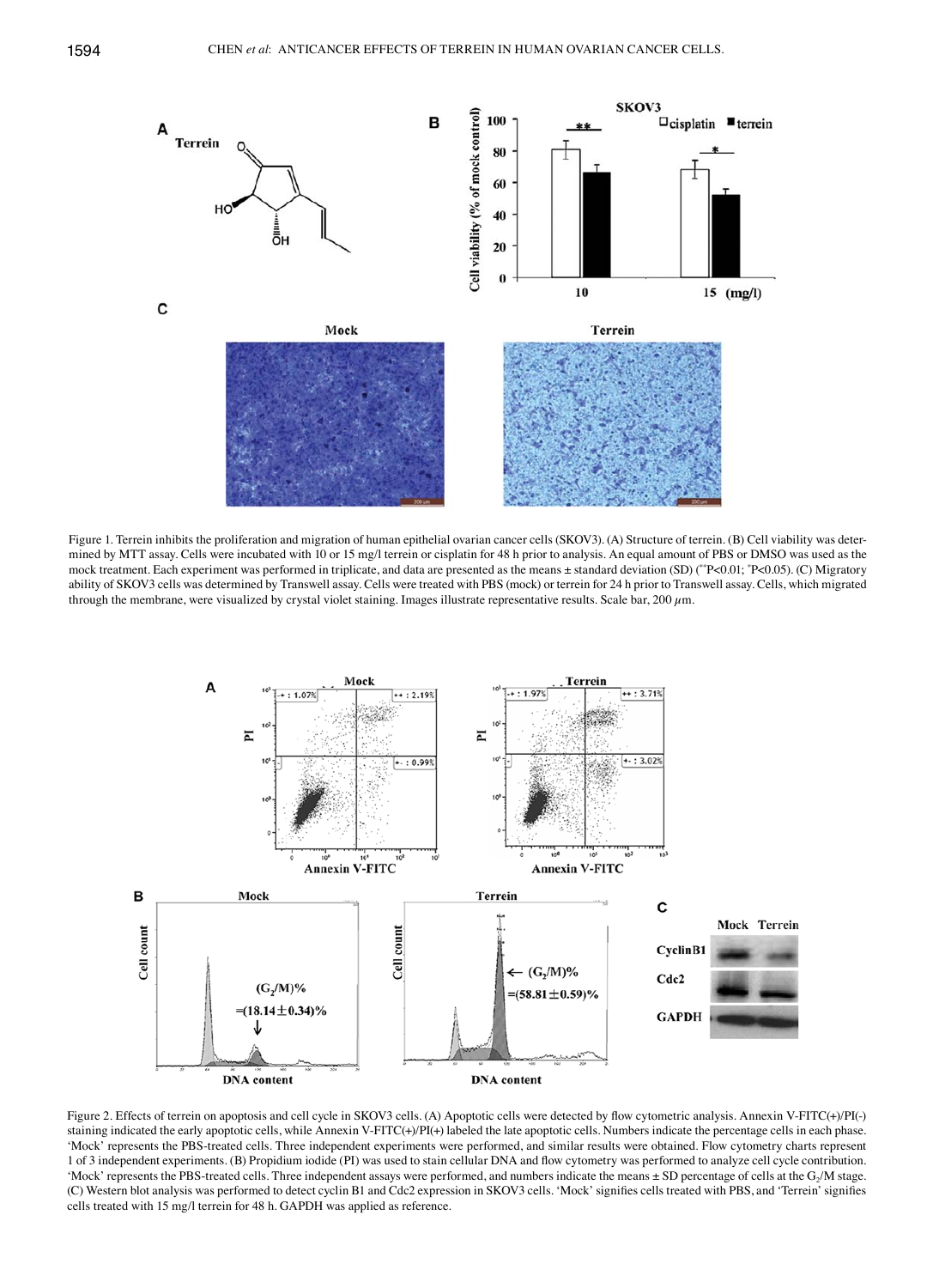

Figure 3. Terrein suppresses the expression of *LIN28* in SKOV3 cells. (A) Quantitative PCR was performed to quantify the transcript levels of *LIN28* in SKOV3 cells. 18s rRNA was employed as the internal standard and the relative transcript concentration was normalized to mock cells which were treated with PBS. Results present the average of at least 3 independent experiments, and the error bars indicate the standard deviation (\*\*\*P<0.001). (B) Western blot analysis was performed to detect LIN28 protein epxression in SKOV3 cells. 'Mock' signifies cells treated with PBS, and 'Terrein' signifies cells treated with 15 mg/l terrein for 48 h. GAPDH was applied as reference.



Figure 4. Anti-proliferative activity of terrein and its suppressive effects on *LIN28* expression effect in primary human ovarian cancer cells (hOVCCs). (A) MTT assay was performed to detect the viability of hOVCCs. Cells were treated with 7.5 or 15 mg/l cisplatin or terrein for 48 h. Equal amounts of DMSO or PBS were used as the mock control. Each experiment was performed in triplicate, and data shown are the means  $\pm$  SD (\*\*\*P<0.001; \*\*P<0.001). (B) mRNA expression of *LIN28* in hOVCCs was detected by quantitative PCR. 'Mock' signifies cells treated with PBS. 18s rRNA was applied as an internal standard control. Results represent the average of at least 3 independent experiments, and the error bars indicate the standard deviation (\*\*\*P<0.001).

transcriptional level by quantitative PCR, and observed a clear decrease following incubation of the cells with terrein (Fig. 3A). Using western blot analysis, we then examined the suppressive effects of terrein on LIN28 at the translational level. As shown in Fig. 3B, the level of LIN28 protein was significantly depleted in the SKOV3 cells which had been incubated with terrein for 48 h.

In order to further confirm the anti-proliferative effects of terrein on epithelial ovarian cancer cells, we examined the anticancer effects of terrein on primary hOVCCs isolated from the tumors of 3 patients, classified as stage III, grade 2-3 serous adenocarcinoma. MTT assay revealed that treatment with terrein led to an marked reduction in cell viability (Fig. 4A). Although the anti-proliferative effects were not uniform on

the different samples, the efficiency of terrein was consistently higher than that of cisplatin. In accordance with the results obtained with the SKOV3 cells, terrein also downregulated the expression of *LIN28* in the hOVCCs (Fig. 4B). These results indicate that terrein exerts anti-proliferative effects and suppresses the expression of LIN28 in both immortalized cells and primary hOVCCs.

*Terrein effectively inhibits the survival of CSLCs.* Since terrein downregulated the expression of LIN28 in the hOVCCs, we wished to determine whether it would have the same effects on ovarian cancer stem cells, in which LIN28 has been reported to be an essential regulator (38-45).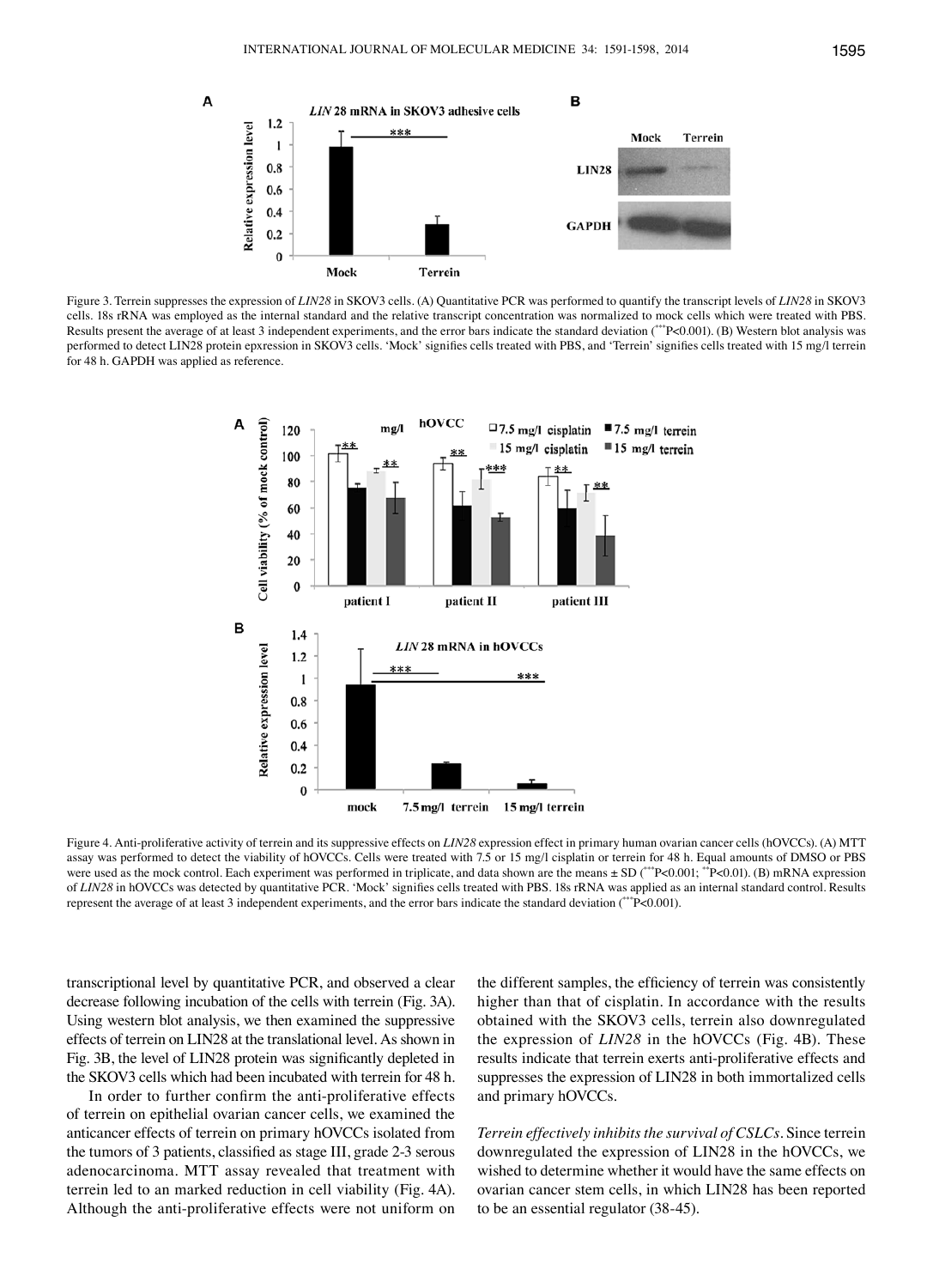

Figure 5. Terrein exerts anticancer effects against ovarian cancer stem-like cells. (A) Differentiated SKOV3 cells grew as adherent cells, while the cancer stem-like cells formed spheroids in serum-free suspension culture system. Scale bare, 200  $\mu$ m. (B) Quantitative PCR was performed to determine the relative expression level of cancer stem cell marker genes. 18s rRNA was applied as internal standard control. Results present the average of at least 3 independent experiments, and the error bars indicate the standard deviation (\*\*\*P<0.001; \*\*P<0.01). (C) mRNA expression of *LIN28* in SKOV3 spheroid cells was detected by quantitative PCR. 'Mock' signifies cells treated with PBS. 18s rRNA was applied as an internal standard control. Results present the average of at least 3 independent experiments, and the error bars indicate the standard deviation (\*\*\*P<0.001). (D) Western blot analysis was performed to detect LIN28 protein expression in SKOV3 spheroid cells. 'Mock' signifies cells treated with PBS and 'Terrein' signifies cells treated with 15 mg/l terrein for 48 h. GAPDH was applied as a reference. (E) MTT assay was performed to determine the remaining number of viable cells following treatment with terrein for 72 h; an equal amount of cisplatin was used. Each experiment was performed in triplicate, and error bars indicate the standard deviation (\*\*\*P<0.001; \* P<0. 05). (F) Morphological changes of SKOV3 spheroid cells, which were incubated with terrein for 72 h. 'Mock' signifies cells treated with PBS. Scale bar, 500 µm.

We have previously reported the feasibility of enriching and propagating human ovarian CSLCs by culturing SKOV3 spheroid cells under serum-free conditions (18-21). Employing this serum-free culture system, we examined the anticancer effects of terrein on CSLCs. As shown in Fig. 5A, the enriched CSLCs grew as spheroid-shaped cells and could be easily distinguished from the original differentiated SKOV3 adhesive cells. To further confirm the stem cell characteristics of the CSCLs, we assessed the expression levels of several cancer stem cell markers including, *ALDH1*, *ALDH2*, *ABCG2*, *CXCR4*, *MyD88* and *LIN28*. Quantitative PCR revealed that the expression of these markers was noticeably increased in the spheroid-shaped cells (Fig. 5B), thus, validating their cancer stem cell-like properties.

As shown in Fig. 5B, the enriched CSLCs displayed higher expression levels of LIN28 compared to the original SKOV3 cells. Of note, treatment with terrein significantly reduced the expression of LIN28 in the CSLCs at both the transcriptional and translational levels (Fig. 5C and D). Encouraged by this result, we examined the anti-proliferative effects of terrein on the CSCLs (Fig. 5E). The result showeds that cisplatin exhibited only a moderate effect in spheroid cells; however, treatment with terrein significantly depleted the cell survival of the SKOV3 derived CSLCs (Fig. 5E); incubation with 15 mg/l terrein for 72 h reduced cell viability by  $\sim$ 50%. Fig. 5F shows the morphological changes of SKOV3 spheroid-shaped cells following treatment with terrein: the spheroids were dispersed into single cells; treatment for a longer duration led to cell death.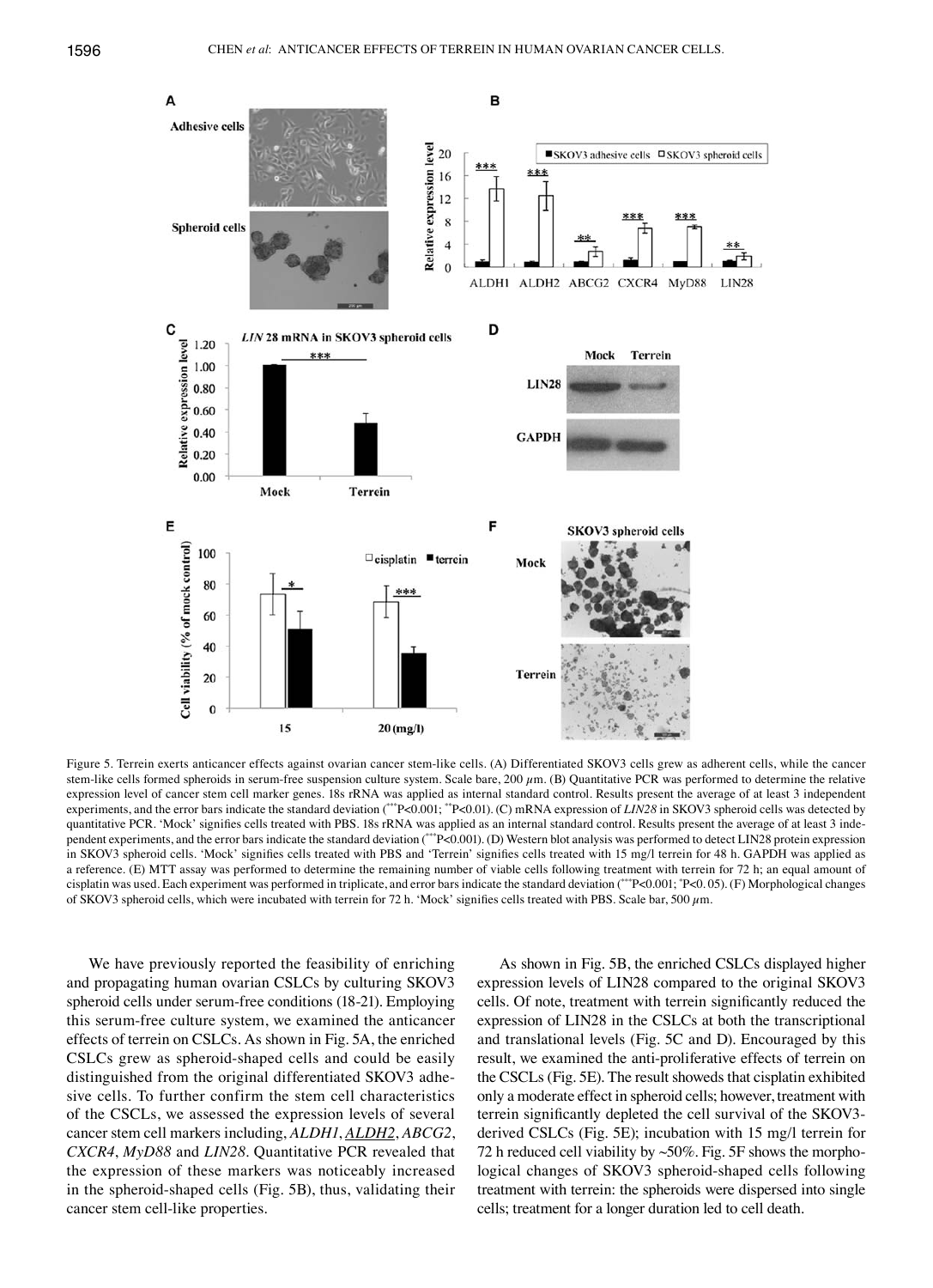Taken together, the results from our study demonstrate that terrein suppresses the expression of LIN28 and exerts antiproliferative effects against ovarian CSLCs.

#### **Discussion**

Over the past decade, there is increasing evidence supporting the cancer stem cell theory, and cancer stem cells have been successfully separated from both primary tumor samples and immortalized cell lines(6,7,11). The separated cancer stem cells have been shown to survive in an *in vitro* serum-free culture system, forming spheroids and exhibiting stem-like properties (11,12). This *in vitro* system provides a valuable model for the screening and determining the underlying mechanisms of action of drugs against human cancers, particularly those resistant to drugs.

Epithelial ovarian cancer is the most lethal gynecological malignancy, which easily develops drug resistance, thus causing relapse (1-5). The cancer stem cell theory has significant therapeutic implications and provides a mechanistic explanation for ovarian cancer carcinogenesis and development. Based on this theory, novel drugs targeting cancer stem cells are urgently required; however, little is known at present (46).

In this study, we demonstrate that one small compound, namely terrein, effectively exerts anticancer effects in both differentiated and stem-like ovarian cancer cells. Terrein is a fungal metabolite which has already been shown to have valuable bioactivity in the fields of medicine, cosmetology and agriculture without any cytotoxic effects (22-30). In the present study, we separated terrein from the fermentation broth of sponge-derived fungus with high efficiency and purity, showing it to be an economic and environmentally-friendly drug candidate (31). Our results revealed that terrein effectively inhibited the proliferation of both immortalized ovarian cancer cells and primary hOVCCs. Our investigation into the underlying mechanisms revealed that terrein induced  $G_2/M$  phase cell cycle arrest by suppressing the expression of  $G<sub>2</sub>/M$  cell cycle-related proteins (cyclin B1 and Cdc2). More importantly, we identified that an important target of terrain is LIN28, an evolutionarily conserved protein which plays a critical role in embryonic development (38). LIN28 has also been reported to be an essential oncogene in ovarian cancer, contributing to the etiology and progression (41-43). Recently, LIN28 has gained increasing attention due to its biological roles in cancer stem cells, and is believed to be an important marker gene for cancer stem cells (43-45).

Consequently, we sought to investigate whether terrein has the ability to target CSLCs in our *in vitro* experimental system. We found that terrein effectively suppressed the expression of LIN28 and significantly reduced the viability of CSLCs, suggesting that terrein also possesses the ability to target cancer stem cells.

Thus, it can be concluded that terrein, an easily produced small molecule, may prove to be a promising drug candidate for use in the treatment of human epithelial ovarian cancer with a novel mechanism of action targeting both differentiated and stem-like ovarian cancer cells.

## **Acknowledgements**

The present study was supported by grants from the Shanghai Jiaotong University (YG2011ms13), the Shanghai Municipal Health and Family Planning Commission (20134Y128), the Shanghai Jiaotong University School of Medicine (13XJ10067), the National Natural Science Foundation of China (No. 81401216) and the Shanghai Committee of Science and Technology (14YF1408200).

## **References**

- 1. Schwartz PE: Current diagnosis and treatment modalities for ovarian cancer. Cancer Treat Res 107: 99-118, 2002.
- 2. Cho KR and Shih IeM: Ovarian cancer. Annu Rev Pathol 4: 287-313, 2009.
- 3. Sudo T: Molecular-targeted therapies for ovarian cancer: prospects for the future. Int J Clin Oncol 17: 424-29, 2012.
- 4. Foster R, Buckanovich RJ and Rueda BR: Ovarian cancer stem cells: working towards the root of stemness. Cancer Lett 338: 147-157, 2013.
- 5. Jemal A, Bray F, Center MM, Ferlay J, Ward E and Forman D: Global cancer statistics. CA Cancer J Clin 61: 69-90, 2011.
- 6. Dean M, Fojo T and Bates S: Tumour stem cells and drug resistance. Nat Rev Cancer 5: 275-284, 2005.
- 7. Dalerba P, Cho RW and Clarke MF: Cancer stem cells: models and concepts. Annu Rev Med 58: 267-284, 2007.
- 8. Nguyen LV, Vanner R, Dirks P and Eaves CJ: Cancer stem cells: an evolving concept. Nat Rev Cancer 12: 133-143, 2012.
- 9. Chen J, Li Y, Yu TS, McKay RM, Burns DK, Kernie SG and Parada LF: A restricted cell population propagates glioblastoma growth after chemotherapy. Nature 488: 522-526, 2012.
- 10. Driessens G, Beck B, Caauwe A, Simons BD and Blanpain C: Defining the mode of tumour growth by clonal analysis. Nature 488: 527-530, 2012.
- 11. Bapat SA, Mali AM, Koppikar CB and Kurrey NK: Stem and progenitor-like cells contribute to the aggressive behavior of human epithelial ovarian cancer. Cancer Res 65: 3025-3029, 2005.
- 12. Szotek PP, Pieretti-Vanmarcke R, Masiakos PT, Dinulescu DM, Connolly D, Foster R, Dombkowski D, *et al*: Ovarian cancer side population defines cells with stem cell-like characteristics and Mullerian Inhibiting Substance responsiveness. Proc Natl Acad Sci USA 103: 11154-11159, 2006.
- 13. Zhang S, Balch C, Chan MW, Lai HC, Matei D, Schilder JM, Yan PS, *et al*: Identification and characterization of ovarian cancer-initiating cells from primary human tumors. Cancer Res 68: 4311-4320, 2008.
- 14. Kondo T, Setoguchi T and Taga T: Persistence of a small subpopulation of cancer stem-like cells in the C6 glioma cell line. Proc Natl Acad Sci USA 101: 781-786, 2004.
- 15. Patrawala L, Calhoun T, Schneider-Broussard R, Zhou J, Claypool K and Tang DG: Side population is enriched in tumorigenic, stem-like cancer cells, whereas ABCG2+ and ABCG2- cancer cells are similarly tumorigenic. Cancer Res 65: 6207-6219, 2005.
- 16. Calcagno AM, Fostel JM, To KK, Salcido CD, Martin SE, Chewning KJ, Wu CP, *et al*: Single-step doxorubicin-selected cancer cells overexpress the ABCG2 drug transporter through epigenetic changes. Br J Cancer 98: 1515-1524, 2008.
- 17. Schmandt RE, Broaddus R, Lu KH, Shvartsman H, Thornton A, Malpica A, Sun C, *et al*: Expression of c-ABL, c-KIT, and platelet-derived growth factor receptor-β in ovarian serous carcinoma and normal ovarian surface epithelium. Cancer 98: 758-764, 2003.
- 18. Ma L, Lai D, Liu T, Cheng W and Guo L: Cancer stem-like cells can be isolated with drug selection in human ovarian cancer cell line SKOV3. Acta Biochim Biophys Sin 42: 593-602, 2010.
- 19. Lai D, Wang F, Chen Y, Wang C, Liu S, Lu B, Ge X, *et al*: Human ovarian cancer stem-like cells can be efficiently killed by  $γδ T$ lymphocytes. Cancer Immunol Immunother 61: 979-989, 2012.
- 20. Liu T, Cheng W, Lai D, Huang Y and Guo L: Characterization of primary ovarian cancer cells in different culture systems. Oncol Rep 23: 1277-1284, 2010.
- 21. Luo X, Dong Z, Chen Y, Yang L and Lai D: Enrichment of ovarian cancer stem-like cells is associated with epithelial to mesenchymal transition through an miRNA-activated AKT pathway. Cell Prolif 46: 436-446, 2013.
- 22. Raistrick H and Smith G: Studies in the biochemistry of microorganisms: the metabolic products of *Aspergillus terreus* Thom. A new mould metabolic product-terrein. Biochem J 29: 606-611, 1935.